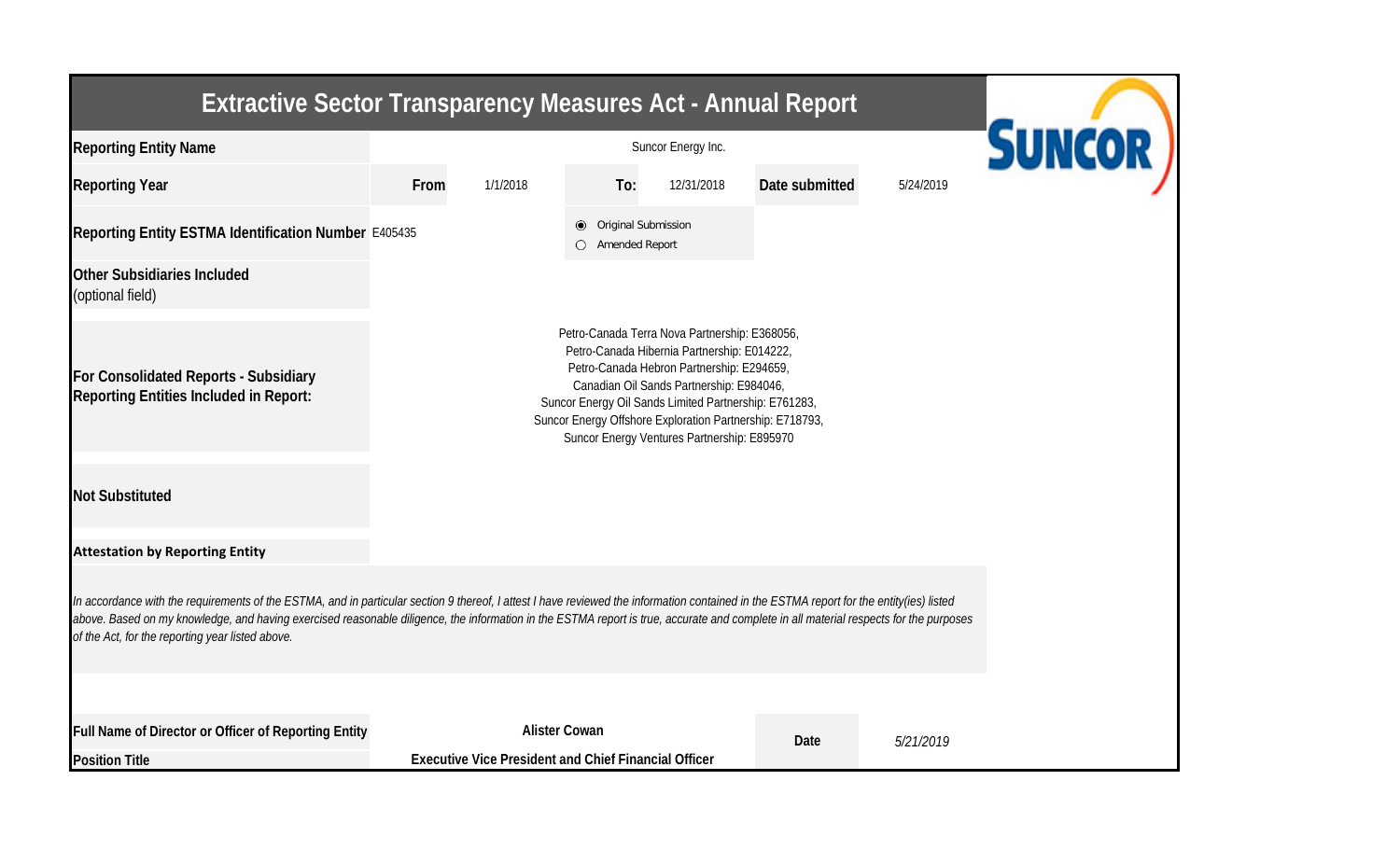| <b>Extractive Sector Transparency Measures Act - Annual Report</b> |                                                                                                                                                                                                                                                                                                                                                           |                                                                                 |              |                  |                                  |                                   |                |                     |                                                  |                                      |                                                                                                                                                                                                                                              |  |
|--------------------------------------------------------------------|-----------------------------------------------------------------------------------------------------------------------------------------------------------------------------------------------------------------------------------------------------------------------------------------------------------------------------------------------------------|---------------------------------------------------------------------------------|--------------|------------------|----------------------------------|-----------------------------------|----------------|---------------------|--------------------------------------------------|--------------------------------------|----------------------------------------------------------------------------------------------------------------------------------------------------------------------------------------------------------------------------------------------|--|
| <b>Reporting Year</b>                                              | From:                                                                                                                                                                                                                                                                                                                                                     | 1/1/2018                                                                        | To:          | 12/31/2018       |                                  |                                   |                |                     |                                                  |                                      |                                                                                                                                                                                                                                              |  |
| <b>Reporting Entity Name</b>                                       |                                                                                                                                                                                                                                                                                                                                                           | Suncor Energy Inc.                                                              |              |                  | Currency of the<br>CAD<br>Report |                                   |                |                     |                                                  |                                      |                                                                                                                                                                                                                                              |  |
| <b>Reporting Entity ESTMA</b><br><b>Identification Number</b>      |                                                                                                                                                                                                                                                                                                                                                           | E405435                                                                         |              |                  |                                  |                                   |                |                     |                                                  |                                      |                                                                                                                                                                                                                                              |  |
| <b>Subsidiary Reporting Entities (if</b><br>necessary)             | Petro-Canada Terra Nova Partnership: E368056,<br>Petro-Canada Hibernia Partnership: E014222,<br>Petro-Canada Hebron Partnership: E294659,<br>Canadian Oil Sands Partnership: E984046,<br>Suncor Energy Oil Sands Limited Partnership: E761283,<br>Suncor Energy Offshore Exploration Partnership: E718793,<br>Suncor Energy Ventures Partnership: E895970 |                                                                                 |              |                  |                                  |                                   |                |                     |                                                  |                                      |                                                                                                                                                                                                                                              |  |
|                                                                    |                                                                                                                                                                                                                                                                                                                                                           |                                                                                 |              |                  |                                  | <b>Payments by Payee</b>          |                |                     |                                                  |                                      |                                                                                                                                                                                                                                              |  |
| Country                                                            | Payee Name                                                                                                                                                                                                                                                                                                                                                | Departments, Agency, etc<br>within Payee that Received<br>Payments <sup>2</sup> | <b>Taxes</b> | <b>Royalties</b> | Fees                             | Production<br><b>Entitlements</b> |                | Bonuses   Dividends | Infrastructure<br>Improvement<br><b>Payments</b> | <b>Total Amount paid</b><br>to Payee | <b>Notes</b>                                                                                                                                                                                                                                 |  |
| Canada                                                             | Government of Canada                                                                                                                                                                                                                                                                                                                                      |                                                                                 | 367,820,000  | 127,750,000      | 13,240,000                       |                                   |                |                     |                                                  |                                      | Includes royalties that are remitted directly to the Canadian federal government that are<br>508,810,000 then sent to the Government of Newfoundland and Labrador for the Terra Nova, White<br>Rose, Hebron and Hibernia Extension projects. |  |
| Canada                                                             | Canada Newfoundland and Labrador Offshore<br>Petroleum Board                                                                                                                                                                                                                                                                                              |                                                                                 |              |                  | 3,580,000                        |                                   |                |                     |                                                  | 3,580,000                            |                                                                                                                                                                                                                                              |  |
| Canada - Alberta                                                   | Athabasca Chipewyan First Nation                                                                                                                                                                                                                                                                                                                          |                                                                                 |              | $\sim$           | 1,400,000                        |                                   | $\sim$         | $\sim$              | $\sim$                                           | 1,400,000                            |                                                                                                                                                                                                                                              |  |
| Canada - Alberta                                                   | Chipewyan Prairie Dene First Nation                                                                                                                                                                                                                                                                                                                       |                                                                                 |              |                  | 470,000                          |                                   |                | $\sim$              |                                                  | 470,000<br>$\sim$                    |                                                                                                                                                                                                                                              |  |
| Canada - Alberta                                                   | City of Calgary                                                                                                                                                                                                                                                                                                                                           |                                                                                 | 740,000      |                  | $\sim$ $-$                       |                                   | $\sim$         | $\sim$              | $\sim$                                           | 740,000                              |                                                                                                                                                                                                                                              |  |
| Canada - Alberta                                                   | Fort Chipewyan Metis Local 125                                                                                                                                                                                                                                                                                                                            |                                                                                 |              |                  | 290,000                          |                                   |                |                     | $\sim$                                           | 290,000                              |                                                                                                                                                                                                                                              |  |
| Canada - Alberta                                                   | Fort McKay First Nation                                                                                                                                                                                                                                                                                                                                   |                                                                                 |              |                  | 1,000,000                        |                                   |                |                     |                                                  | 1,000,000                            |                                                                                                                                                                                                                                              |  |
| Canada - Alberta                                                   | Fort McKay Metis Community Association                                                                                                                                                                                                                                                                                                                    |                                                                                 |              |                  | 350,000                          |                                   |                |                     | $\sim$                                           | 350,000                              |                                                                                                                                                                                                                                              |  |
| Canada - Alberta                                                   | Fort McMurray #468 First Nation                                                                                                                                                                                                                                                                                                                           |                                                                                 |              | $\sim$           | 630,000                          | $\sim$                            | $\sim$         | $\sim$              |                                                  | 630,000<br>$\sim$ 1                  |                                                                                                                                                                                                                                              |  |
| Canada - Alberta                                                   | Fort McMurray Metis Local 1935                                                                                                                                                                                                                                                                                                                            |                                                                                 |              | $\sim$           | 120,000                          |                                   |                |                     | $\sim$                                           | 120,000                              |                                                                                                                                                                                                                                              |  |
| Canada - Alberta                                                   | Government of Alberta                                                                                                                                                                                                                                                                                                                                     |                                                                                 | 152,090,000  | 361,420,000      | 19,040,000                       | $\sim$                            | $\sim$         | $\sim$              |                                                  | 532,550,000<br>$\sim$ .              |                                                                                                                                                                                                                                              |  |
| Canada - Alberta                                                   | <b>Heart Lake First Nation</b>                                                                                                                                                                                                                                                                                                                            |                                                                                 |              | $\sim$           | 120,000                          |                                   |                |                     | $\sim$                                           | 120,000                              |                                                                                                                                                                                                                                              |  |
| Canada - Alberta                                                   | Mikisew Cree First Nation                                                                                                                                                                                                                                                                                                                                 |                                                                                 |              | $\sim$           | 550,000                          |                                   | $\sim$         | $\sim$              |                                                  | 550,000<br>ie i                      |                                                                                                                                                                                                                                              |  |
| Canada - Alberta                                                   | Municipality of Wood Buffalo (Alberta)                                                                                                                                                                                                                                                                                                                    |                                                                                 | 77,700,000   | $\sim$           | $\sim 10^{-1}$                   |                                   |                |                     | $\sim$                                           | 77,700,000                           |                                                                                                                                                                                                                                              |  |
| Canada - British Columbia                                          | Government of British Columbia                                                                                                                                                                                                                                                                                                                            |                                                                                 | 10,000       | 70,000           | 80,000                           |                                   | $\sim$ $ \sim$ | $\sim$              |                                                  | 160,000<br>ie i                      |                                                                                                                                                                                                                                              |  |
| Canada -Newfoundland and Labrador                                  | Government of Newfoundland and Labrador                                                                                                                                                                                                                                                                                                                   |                                                                                 |              | 148,440,000      |                                  |                                   |                |                     |                                                  |                                      | 148,440,000 Includes royalties paid in relation to the Hibernia Base project.                                                                                                                                                                |  |
| Canada - Quebec                                                    | Government of Quebec                                                                                                                                                                                                                                                                                                                                      |                                                                                 | 26,200,000   | $\sim$           | 30,000                           | $\sim$ 10 $\pm$                   |                | $\sim$              |                                                  | 26,230,000<br>$\sim$ .               |                                                                                                                                                                                                                                              |  |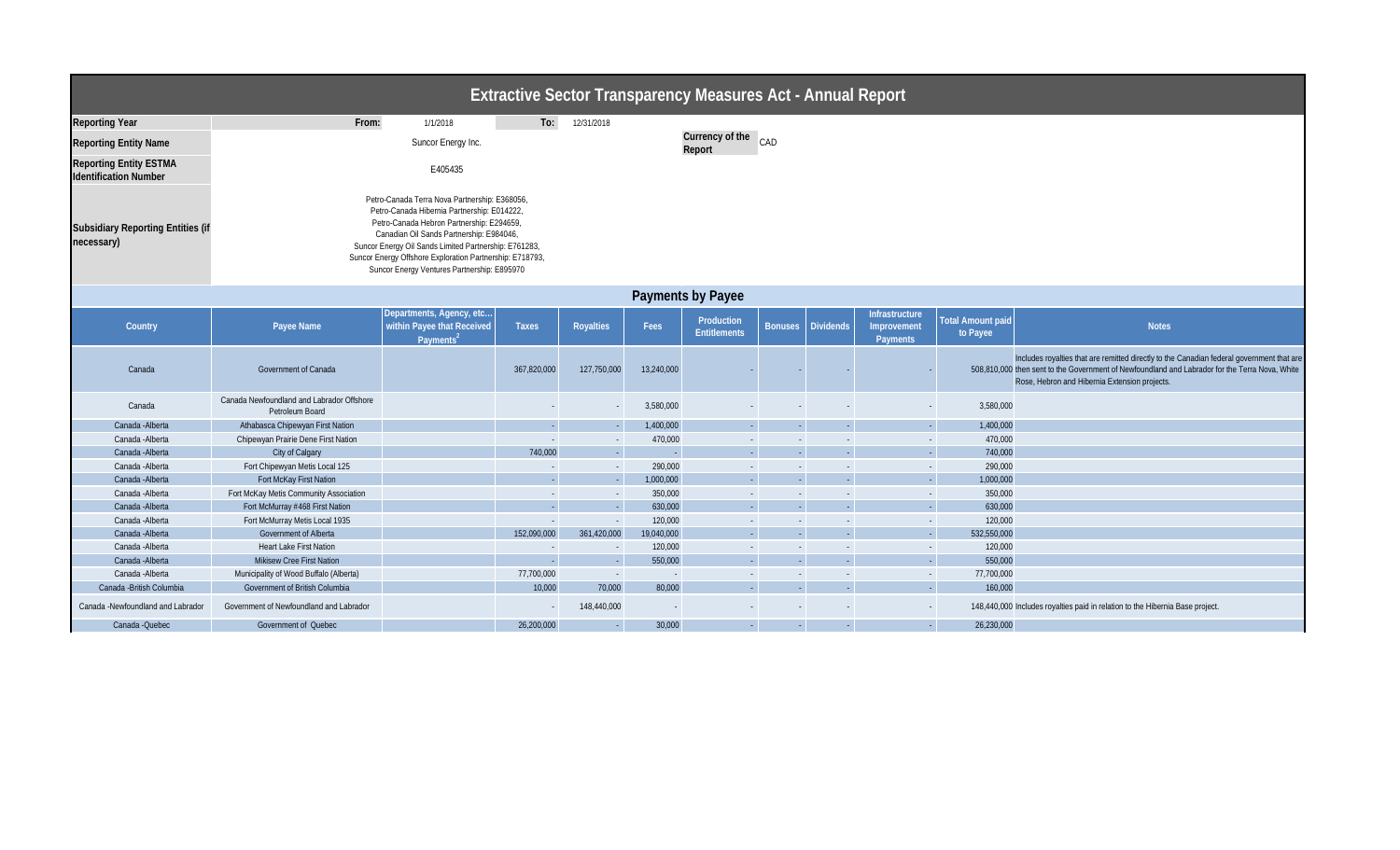| <b>Extractive Sector Transparency Measures Act - Annual Report</b> |                                                                                                                                                                                                                                                                                                                                                           |                                                                                 |              |                  |           |                                   |         |                     |                                           |                                      |                                                                                                                                                                                                                                                                                                                                                                                                                          |  |
|--------------------------------------------------------------------|-----------------------------------------------------------------------------------------------------------------------------------------------------------------------------------------------------------------------------------------------------------------------------------------------------------------------------------------------------------|---------------------------------------------------------------------------------|--------------|------------------|-----------|-----------------------------------|---------|---------------------|-------------------------------------------|--------------------------------------|--------------------------------------------------------------------------------------------------------------------------------------------------------------------------------------------------------------------------------------------------------------------------------------------------------------------------------------------------------------------------------------------------------------------------|--|
| <b>Reporting Year</b>                                              | From:                                                                                                                                                                                                                                                                                                                                                     | 1/1/2018                                                                        | To:          | 12/31/2018       |           |                                   |         |                     |                                           |                                      |                                                                                                                                                                                                                                                                                                                                                                                                                          |  |
| <b>Reporting Entity Name</b>                                       |                                                                                                                                                                                                                                                                                                                                                           | Suncor Energy Inc.                                                              |              |                  |           | Currency of the CAD<br>Report     |         |                     |                                           |                                      |                                                                                                                                                                                                                                                                                                                                                                                                                          |  |
| <b>Reporting Entity ESTMA</b><br><b>Identification Number</b>      |                                                                                                                                                                                                                                                                                                                                                           | E405435                                                                         |              |                  |           |                                   |         |                     |                                           |                                      |                                                                                                                                                                                                                                                                                                                                                                                                                          |  |
| <b>Subsidiary Reporting Entities (if</b><br>necessary)             | Petro-Canada Terra Nova Partnership: E368056,<br>Petro-Canada Hibernia Partnership: E014222,<br>Petro-Canada Hebron Partnership: E294659,<br>Canadian Oil Sands Partnership: E984046,<br>Suncor Energy Oil Sands Limited Partnership: E761283,<br>Suncor Energy Offshore Exploration Partnership: E718793,<br>Suncor Energy Ventures Partnership: E895970 |                                                                                 |              |                  |           |                                   |         |                     |                                           |                                      |                                                                                                                                                                                                                                                                                                                                                                                                                          |  |
| <b>Payments by Payee</b>                                           |                                                                                                                                                                                                                                                                                                                                                           |                                                                                 |              |                  |           |                                   |         |                     |                                           |                                      |                                                                                                                                                                                                                                                                                                                                                                                                                          |  |
| Country                                                            | Payee Name                                                                                                                                                                                                                                                                                                                                                | Departments, Agency, etc<br>within Payee that Received<br>Payments <sup>2</sup> | <b>Taxes</b> | <b>Royalties</b> | Fees      | Production<br><b>Entitlements</b> |         | Bonuses   Dividends | Infrastructure<br>Improvement<br>Payments | <b>Total Amount paid</b><br>to Payee | <b>Notes</b>                                                                                                                                                                                                                                                                                                                                                                                                             |  |
| Libya                                                              | Government of Libya                                                                                                                                                                                                                                                                                                                                       | <b>National Oil Corporation</b>                                                 | 122,800,000  | 390,350,000      |           |                                   | 740,000 |                     |                                           |                                      | Bonuses include social development payments as required by certain Exploration and<br>Production Sharing Agreements in Libya. Taxes & Royalties taken in kind and<br>513,890,000 converted to cash basis using the same methodology (fair market value) as Suncor<br>Energy Inc.'s 2018 consolidated financial statements.<br>Translated using the financial year average foreign exchange rates: 1 USD : 1.2962<br>CAD. |  |
| Norway                                                             | <b>Government of Norway</b>                                                                                                                                                                                                                                                                                                                               |                                                                                 | 130,000      |                  | 1,600,000 |                                   |         |                     |                                           | 1,730,000                            | Translated using the financial year average foreign exchange rate: 1 NOK : 0.1594                                                                                                                                                                                                                                                                                                                                        |  |
| United Kingdom of Great Britain and<br>Northern Ireland            | Her Majesty's Government                                                                                                                                                                                                                                                                                                                                  | Her Majesty's Revenue and<br>Customs Cumbernauld                                | 509,900,000  |                  |           |                                   |         |                     |                                           |                                      | 509,900,000 Translated using the financial year average foreign exchange rate: 1 GBP : 1.7302<br>CAD                                                                                                                                                                                                                                                                                                                     |  |
|                                                                    |                                                                                                                                                                                                                                                                                                                                                           |                                                                                 |              |                  |           |                                   |         |                     |                                           |                                      |                                                                                                                                                                                                                                                                                                                                                                                                                          |  |
| <b>Additional Notes:</b>                                           | - All payments are reported in Canadian dollars.<br>- All amounts have been rounded to the nearest \$10,000 CAD.                                                                                                                                                                                                                                          |                                                                                 |              |                  |           |                                   |         |                     |                                           |                                      |                                                                                                                                                                                                                                                                                                                                                                                                                          |  |